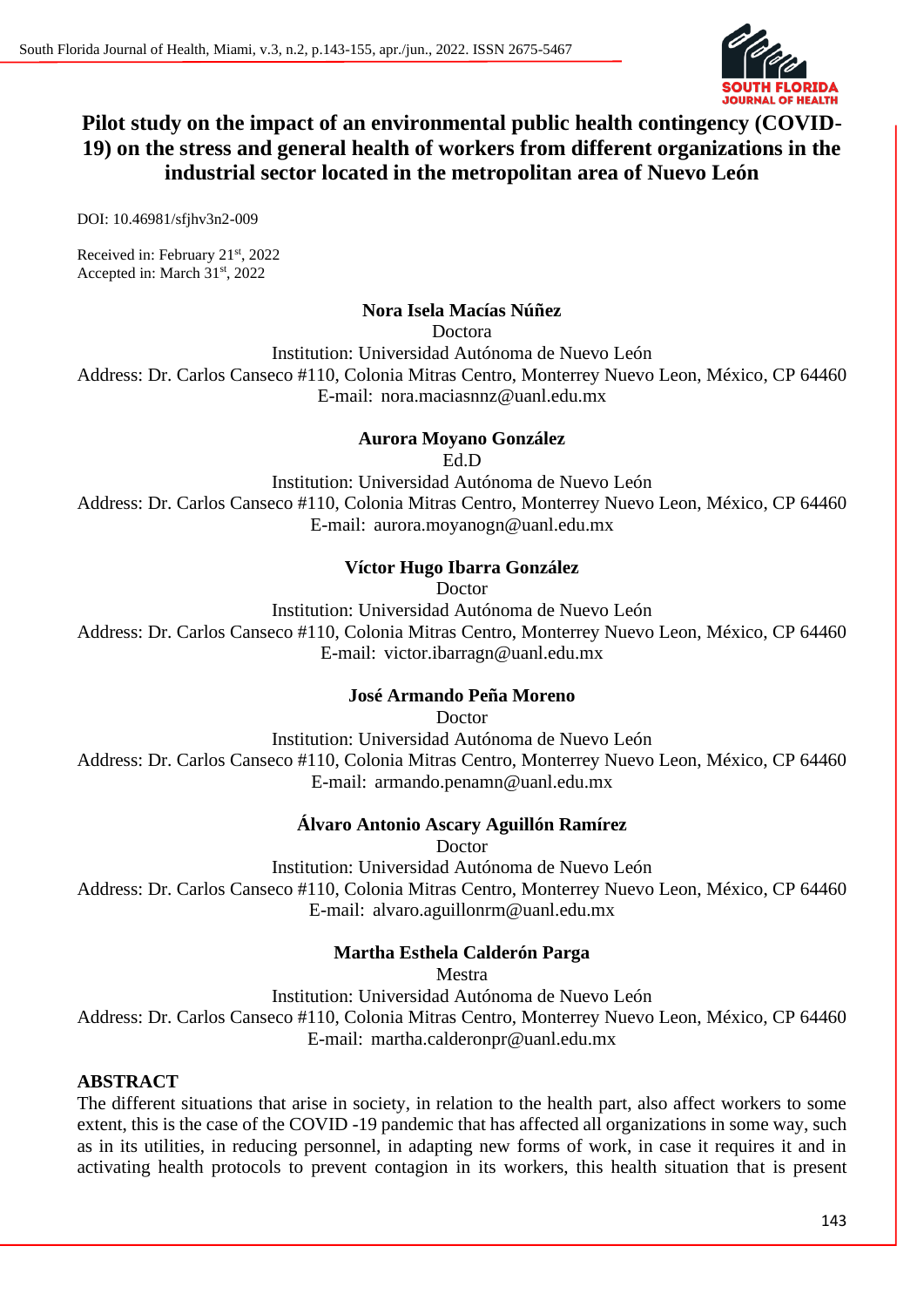

worldwide has had a great effect impact on people from the psychological aspect, it is for this reason of interest to carry out this research, with the general objective "to determine the impact of environmental contingency in terms of stress and general health of workers in different business sectors located in the state of Nuevo León, Mexico", for the beginning of this investigation, the analysis was carried out on the first 97 instruments answered, which were are the Perceived Stress Scale (10 items) and the Goldberg General Health Questionnaire, with the result that 57% of the sample perceive themselves as stressed and 43% state that they have perceived some symptom that has affected their general health, as far as At the hierarchical levels within the organization, it was found that 31% of the sample with an administrative position perceive themselves stressed by this pandemic situation, and 26% of the operational position perceive stress.

**Keywords:** workers, stress, fatigue, environmental contingency, organization, health.

### **1 INTRODUCTION**

At present, organizations and society itself are constantly changing, since the new forms of work, the processes that have to be implemented in organizations, as well as the different ways of thinking of workers in relation to their chronological age, that is, to the different types of generations that interact in organizations, it encourages the generation of a basic psychosocial phenomenon in which every human being lives constantly with him, this phenomenon is Stress, it manifests itself in people through a stimulus and causes an alteration since the person perceives that the demands of this stimulus exceeds their coping capacity and as a response is tension and demonstrates it in various ways, which can be physical, psychological or emotional.

Another effect that stress produces is that people can perceive that it has affected their health, therefore it does not develop favorably either in their daily activities such as work, in addition to the constant changes that they are currently experiencing. society such as: the new ways of working, the processes that have to be implemented in organizations, as well as some others that are not very frequent, affect the organization in some way, in this case we can mention the pandemic situation generated by the SARS-CoV-2 virus that causes COVID-19, which has affected human beings and in some cases has caused death.

This health contingency, which the World Health Organization declared a pandemic (March 11, 2020), made organizations take preventive measures to avoid or minimize some type of contagion, this causes certain types of infection in workers. of perceptions that at a given moment their health may be affected. In this sense, the WHO (s.f.), defines Health as "a state of complete physical, mental and social well-being and not only the absence of conditions or diseases", said quote comes from the Preamble of the Constitution of the World Health Organization , which was adopted by the International Sanitary Conference, held in New York signed on July 22, 1946 and entered into force on April 7, 1948, said definition has not been modified since 1948.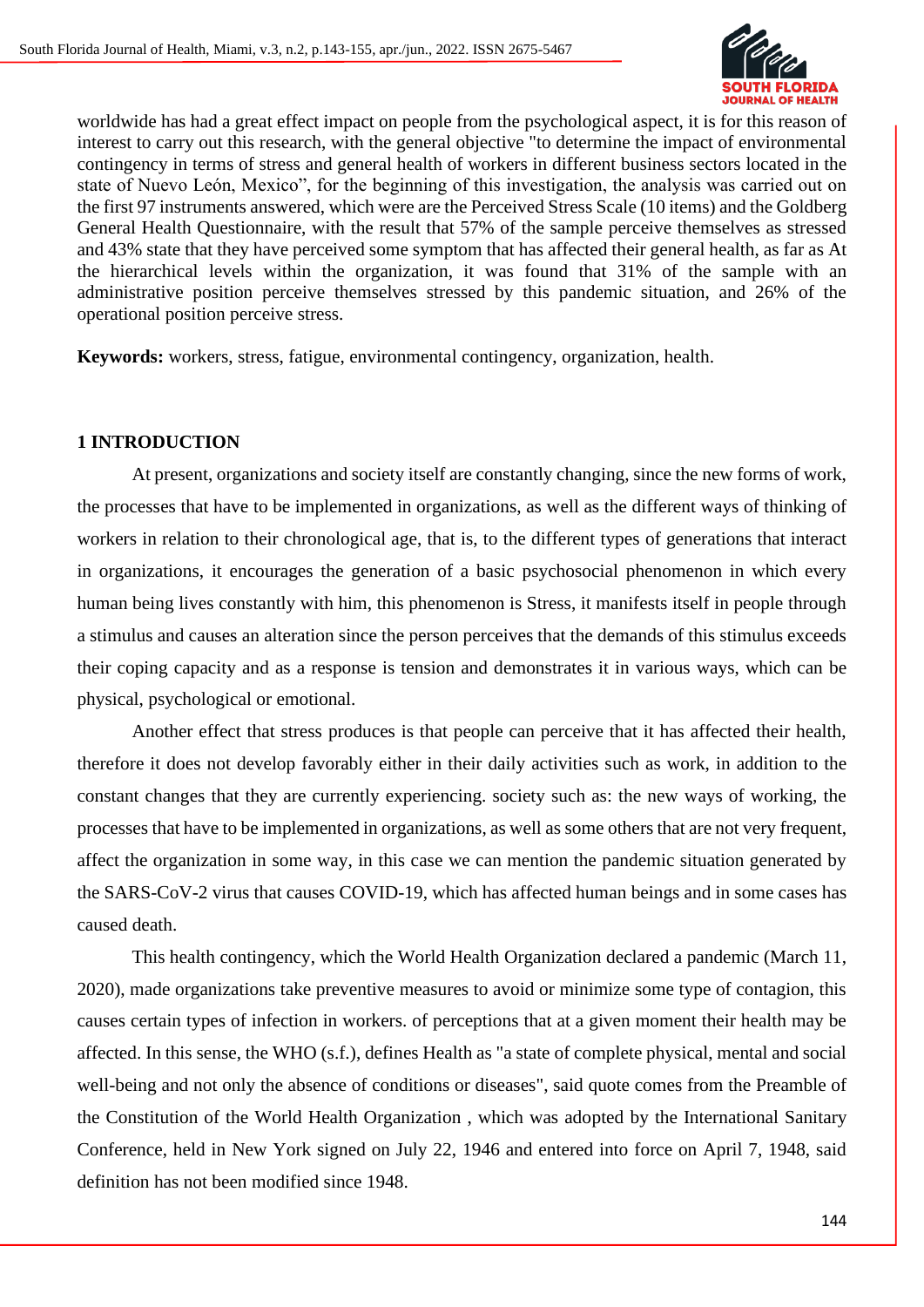

On the other hand, Briceño-Leon (2000), mentions that "health is a synthesis; it is the synthesis of a multiplicity of processes, of what happens with the biology of the body, with the environment that surrounds us, with social relations, with politics and the international economy".

Likewise, Moreno takes up the definition of Oblitas (2010) which considers health as physical, psychological and social well-being that does not necessarily imply the absence of alterations and diseases, but rather includes different degrees of vitality and adaptive functioning, it is also considered a social phenomenon that can only be explained by taking into account structures of a high degree of complexity, such as human behavior, where variables with strong interaction between them will come into action (Moreno, 2008 p. 93, cited by Mebarak, M. & Suárez E. 2016).

With this it is clear to us that depending on the perspective and even academic training a person can be considered healthy or not, that is, if we speak from the medical point of view and they do not present any symptoms, the person is considered healthy, In the same way, from the psychological perspective at the time of its evaluation, it does not present any symptomatology or trait of mental illness, it will have a positive result, otherwise it can happen in the perspective of society, since if a person does not comply with the beliefs, values, custom of the culture in which he finds himself, he can be considered as an unhealthy person.

As mentioned (Alcantara Moreno 2008), the idea of health also responds to a historical condition, since at any given time, a certain society may have a particular vision of it. In fact, each era corresponds to a certain unrepeatable structure of power, techniques, ideas, values, customs, beliefs and norms. So the notion of what is meant by health is a product or social construction, or as Emile Durkheim would say (quoted by Ritzer, 2002), "a social fact that can be treated as a thing and is external and coercive to the individual" . (p.97).

Considering the importance of having knowledge of health in workers, it is necessary to talk about mental health since it cannot be separated due to the fact that it is immersed within this concept of health, therefore, taking up the definition of the WHO (s.f.) , which mentions that "Mental health encompasses a wide range of activities directly or indirectly related to the component of mental wellbeing included in the definition of health given by the WHO: «a state of complete physical, mental and social well-being, and not only the absence of affections or diseases". It is for this reason that these different activities must be taken into account so that the subject finds himself in a favorable mental health.

Likewise, attention should be paid to the fact that when talking about mental health it refers to different mental disorders that can manifest in people and therefore it will be categorized as poor mental health, otherwise it does not present any symptoms of mental disorder. , can be categorized as mentally healthy, without taking into account that these symptoms may be latent in the subject. For this reason,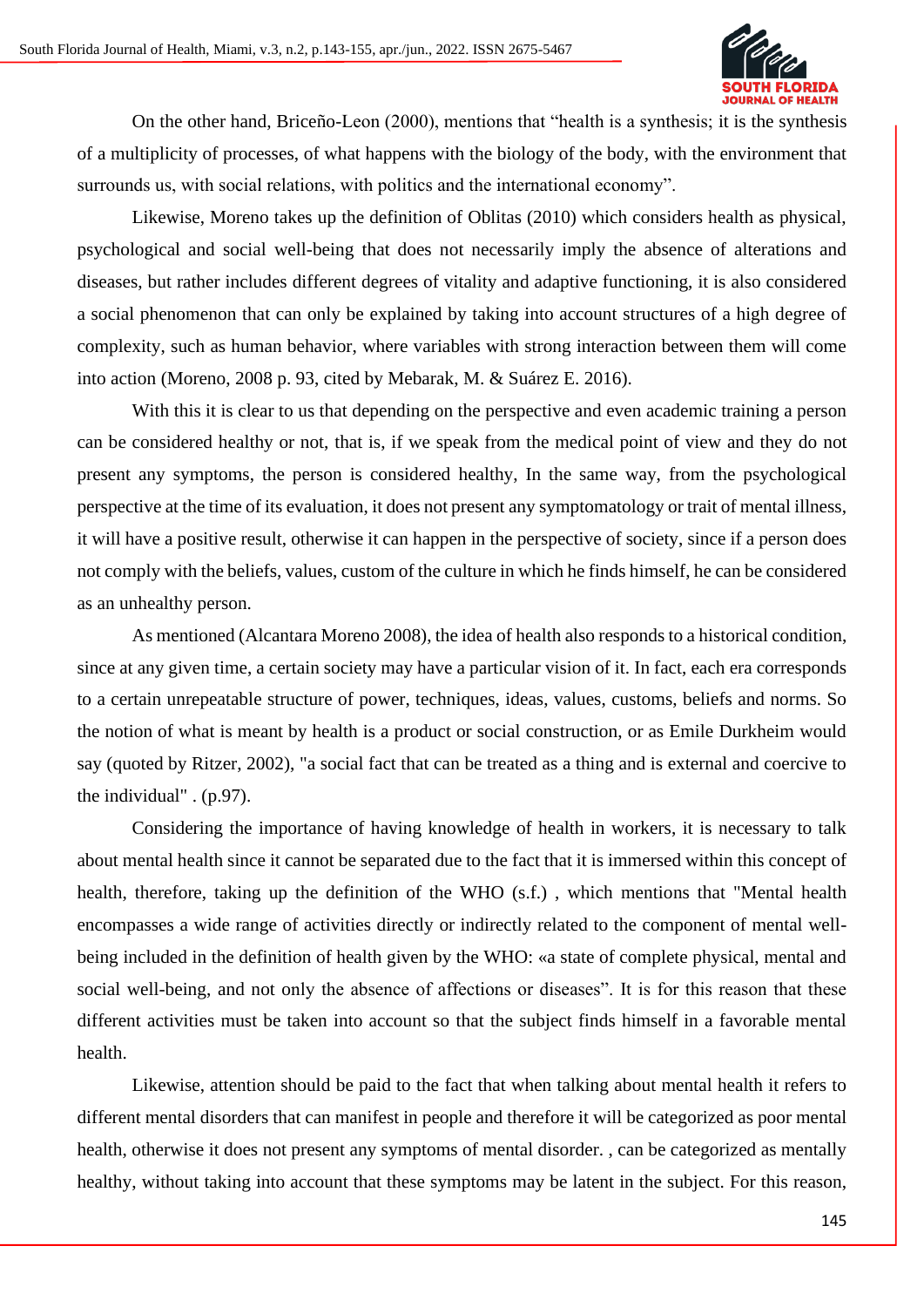

the function that mental health workers must perform is to promote better lifestyles where the balance is found in the different factors that are involved in mental health.

Therefore, talking about mental health should be taken into account in organizations where people develop a work function, since as mentioned (Hespanhol, et al. 2018) the new rules and organizational structures, such as globalization, interdependence , automation and technological evolution in the mental health of the worker, it is stated that, regardless of the causal factors, the work environment is a suitable space for education and maintenance of mental health (p. 1616), therefore This type of organizational change can affect the worker and commonly manifests as stress.

#### 1.1 STRESS

The effect on health due to stress that has been generated in organizations, which is manifested in people through a stimulus and this causes an alteration since the person perceives that the demands of this stimulus exceed their coping capacity and as response manifests tension, in which there is a different symptomatology, which can be physical, psychological or emotional, this results in a deterioration in the perception of the health of workers. The World Health Organization (WHO) defines stress as the set of physiological reactions that prepare the body for action. For their part, Lazarus and Folkman (1991, in Gutiérrez, 2008), define stress as "a set of particular relationships between the person and the situation, when the situation is valued by the person as something that exceeds or exceeds their resources and that endanger their personal well-being.

Stress is necessary in people because it helps in the process of adaptation, self-regulation, as well as being a motivator to achieve goals. It is worth mentioning that this stressful situation is not necessarily the same for everyone, that is, each person based on their perception will determine if it is stressful or not, in this sense, as López Santana (2014) mentions, "it is a response of the organism to stimuli that tend to break their balance, of which these responses can be a psychosocial, physical or biological response, it can be a systemic response, in addition the stressful situation depends on the novelty of the situation, lack of information, predictability, uncertainty, duration of the stress situation".

This phenomenon must be properly addressed since the effects on people are very varied, it can range from effects on the body (Leal, 2006) such as sweating, palpitations, headaches, back pain, chronic fatigue syndrome, hypertension, colitis , ulcers, loss of appetite, respiratory diseases, among others. Psychologically it can cause depression, anxiety, etc. (Gutierrez, 2008). Second, the effect in relation to your work can manifest itself in loss of creativity, loss of motivation, decreased effectiveness, decreased quality of life.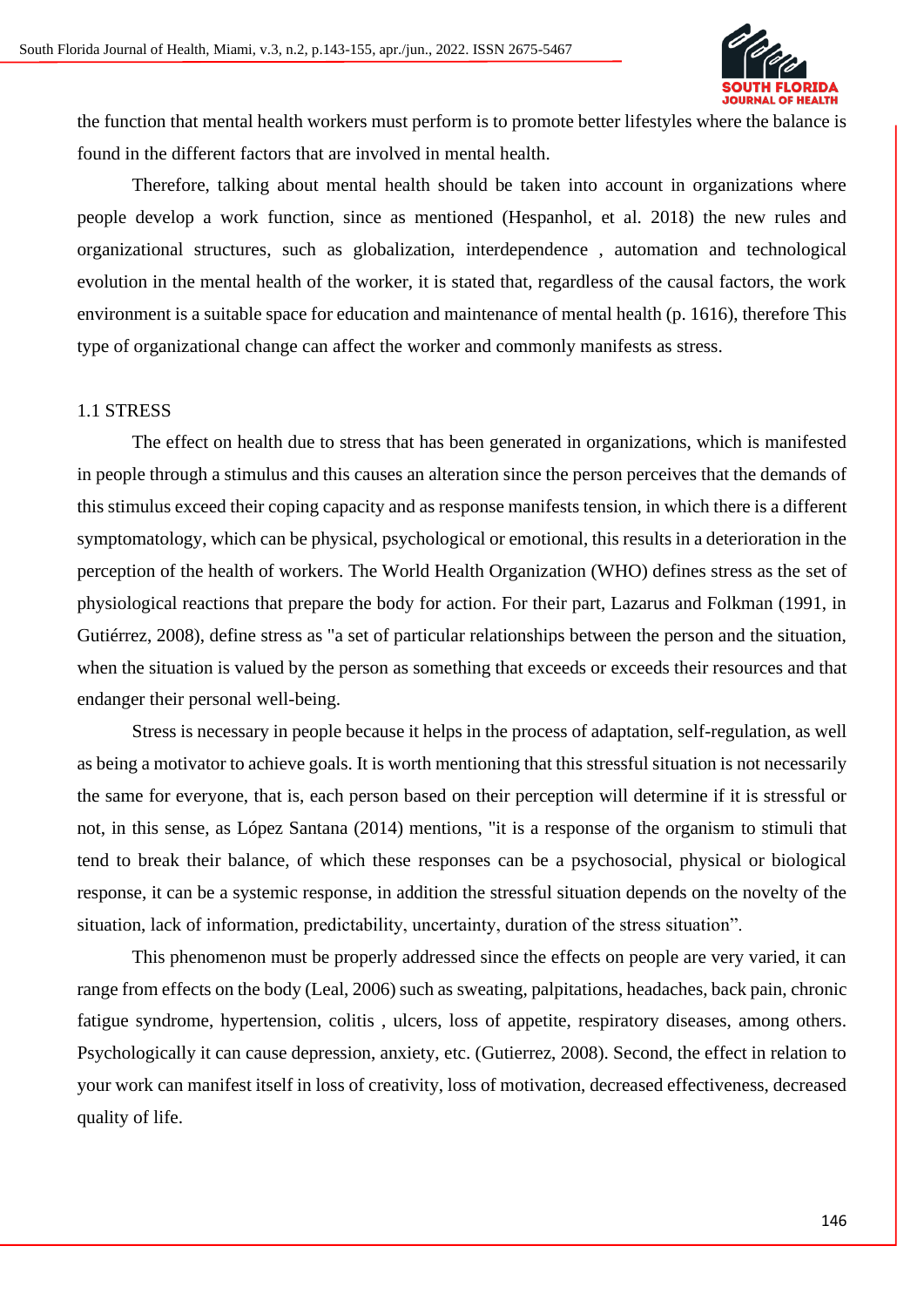

On the other hand, if an organization neglects attention to this phenomenon, it will be affected by low productivity of workers, interpersonal conflicts, high turnover, as well as a deterioration in communication and therefore the work environment will be poor. In this sense, it is important that special attention be paid to this phenomenon in organizations so that their personnel work with the appropriate levels of stress and do not affect the health of any of them, since as defined by the WHO 'health is a state of complete physical, mental and social well-being and not only the absence of conditions or illnesses" (Alcántara, 2008).

As taken up by Gutiérrez (2004, in Fernández, 1999), who mentions that good health allows the proper development of work activity and constitutes the basis for achieving the necessary well-being at work that allows the development of physical and intellectual capacities, since that favors the person to remain satisfied, healthy and full". It is in this sense that the purpose of this project is to know the impact on stress levels that an environmental public health contingency exerts on people who perform a job and how their health is reflected in this, as well as to capture a proposal for intervention to reduce the levels of stress that workers may experience in the face of said environmental contingency, which is specifically the SARS-CoV-2 virus that causes COVID-19.

Stress is a psychophysiological reaction that is triggered by a feeling of physical or emotional tension that can be triggered by a thought or action of annoyance, anger, frustration or anxiety. This reaction of demand or challenge that is expressed is positive whenever it is warned of a risk or danger situation or is supported by a deadline that must be met, in other words: mild stress can help as a motivator. The response to being adaptive is known as eustress. However, it can arise from exhausting and fatiguing or pathological (distress) demands.

There are three different types of stress.

- Routine stress.
- Provoked stress.
- Traumatic stress leading to PTSD.

Routine stress, also known as eustress, is related to everyday situations that normally favor carrying out activities properly and on time, which is the cause of psychophysiological problems. It is when, for example, it is necessary to deliver a job and it is on a deadline, it can also be due to an excess of traffic to get to a place, even as a motivator to achieve higher goals in a company. It is usually placed to others to perform tasks in a relatively short time, it can even be applied to oneself. It is usually used on a temporary basis as evaluation or pressure at work.

Provoked stress is the most exhausting type as it occurs due to a sudden and negative change in the way of living. Within normality, it is caused by a job change or loss, or by a divorce, or by an accident or illness. As for Post Traumatic Stress Disorder (PTSD), there are very specific criteria for acute stress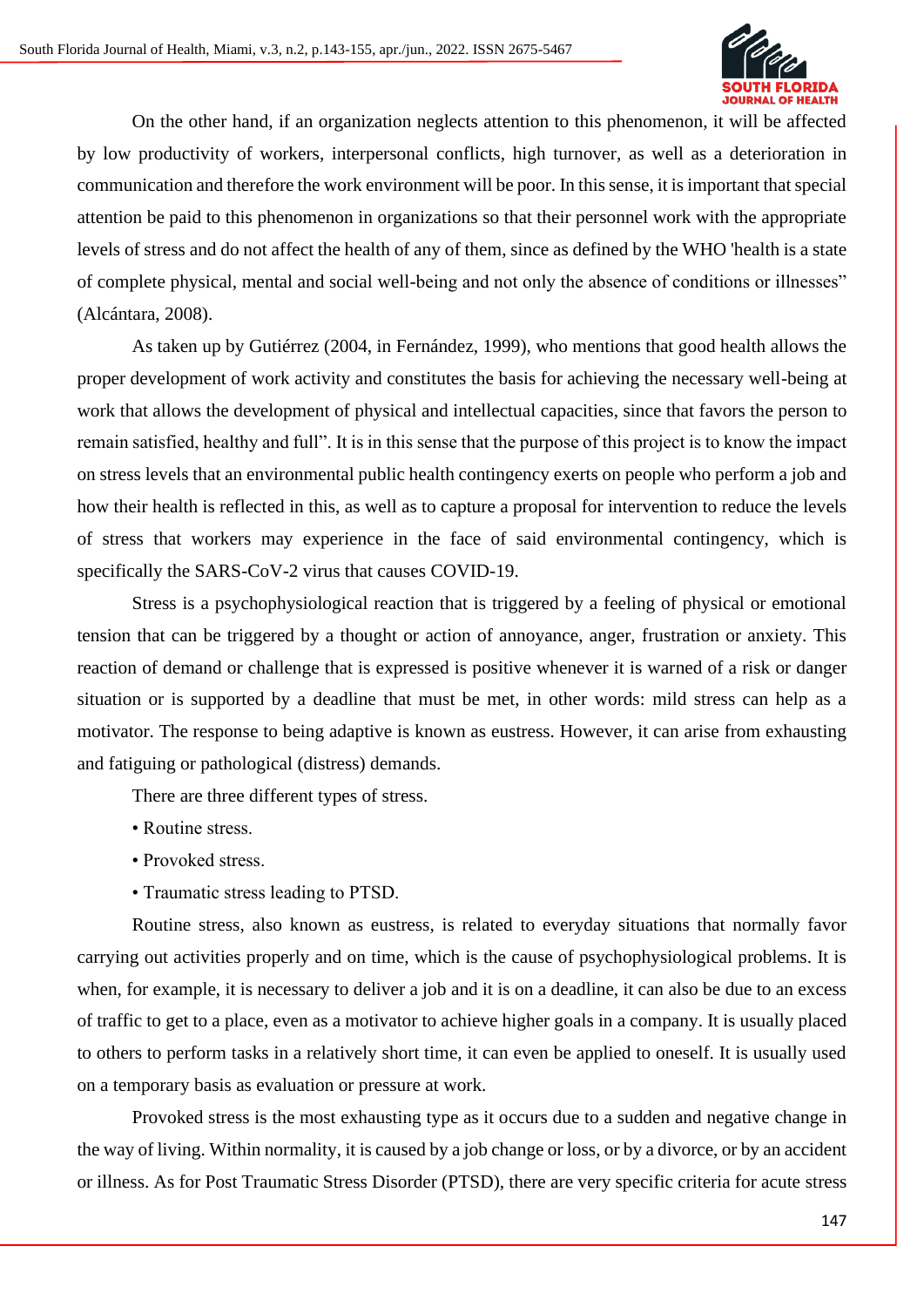

disorder or PTSD. The DSM-5 refers that people with this problem have been exposed to situations of real death, or really significant threats, serious injuries or rape. According to NOM 0035, the first three are our responsibility, either in the same individual or with colleagues. When three or more symptoms are present, they tend to show emotional numbness (Ozer, 2003).

When talking about PTSD it is important to consider that the worker requires psychological support. Traumatic situations lead to amnesia that can be partial, that is, about a certain part of the event, or total, which occurs very rarely. They may appear to be in shock. Workers with PTSD have witnessed the event in coworkers' deaths. When it comes to work accidents, they may have been part of it or be present at the event. The consequences that they can report have to do with the compulsive need to talk about the event, recurrent memories with anguish, distressing dreams of the event that present disorders of the event.

A persistent negative state of mind unable to notice anything positive around you. Also, flashbacks or in other words: dissociative reactions, concentration problems or startle behaviors, physiological responses to memory. These alterations cause immediate discomfort to the event and a persistence of three days to a month to meet the criteria of the disorder. As a last piece of information to mention it is important to emphasize that they had to remain in person, with the exception of workers who work through video cameras and who can be affected in the same way by the presence of these acts (Navinés, 2010).

Stress is made up of a variety of symptoms which can be confused with various diseases, the symptoms are mainly related to psychological and psychosomatic problems, it is closely related to problems such as anxiety and depression. The main symptoms that can be found in this health problem are memories of the trauma (flashbacks), hallucinations, extreme anxiety when coming into contact with people, places or any circumstance that reminds the event.

Palpitations, shortness of breath, and increased sweat secretion each time the triggering event is recalled. Inability to remember details, feeling psychically distant, numb and paralyzed from any normal emotional experience, losing interest in hobbies and entertainment, eventually showing signs of hyperactivity.

Work stress should be considered as the relationship between the company and the worker. It is the result of a series of transactions that the employee establishes with his work environment. When the worker perceives excessive work demands on his ability to adapt or competitiveness, his health and productivity may be diminished, the consequence is a complex adaptation process determined by the work environment of the department or company. Here it is important to have a transformational leadership that allows the approach of the problem that may be presenting.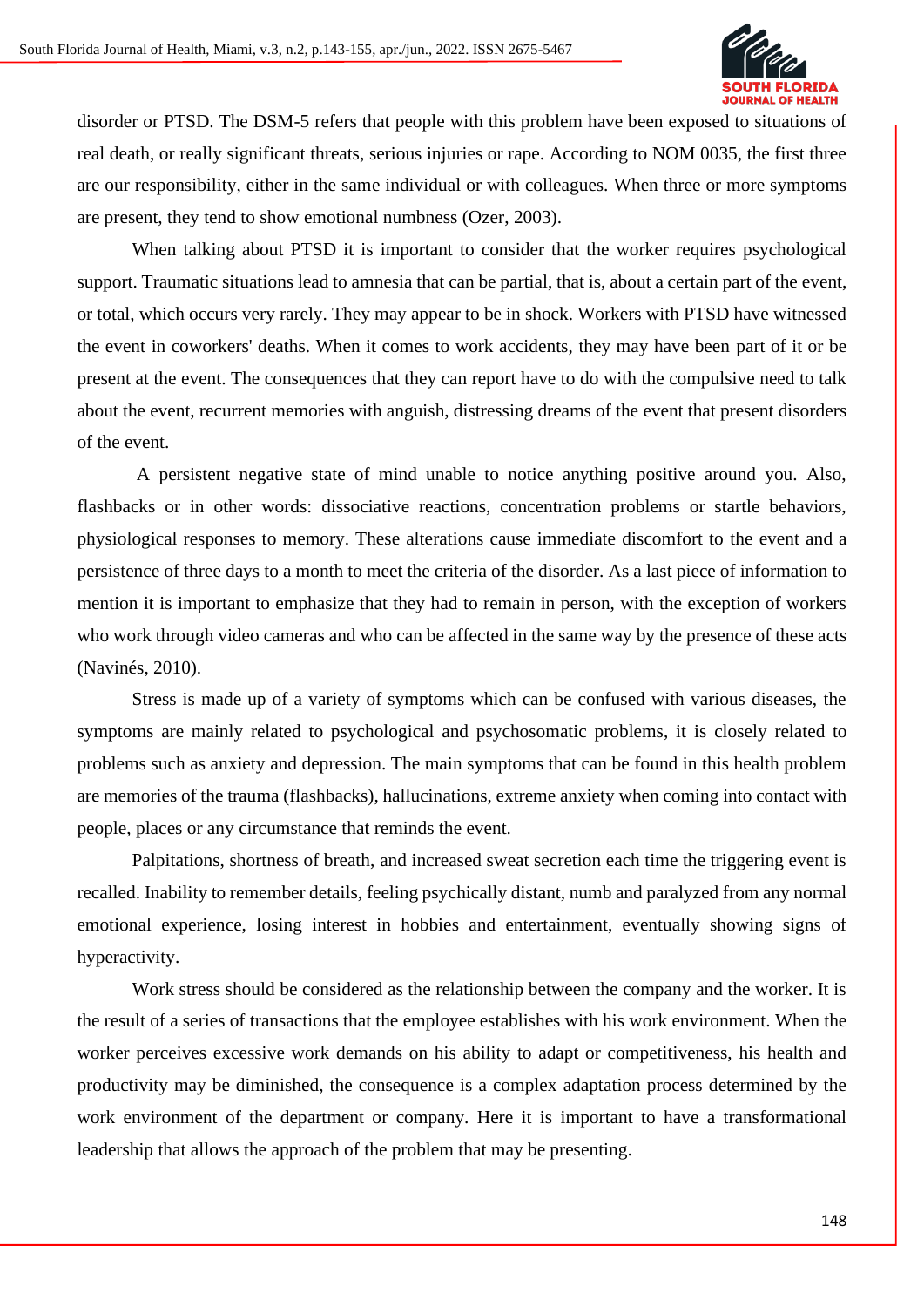

The stress caused by COVID 19 is not only work related, but has affected people's lives by having to take sanitary measures that they were not used to, in addition to losing a series of privileges that were not even contemplated, such as assistance to cinemas, stadiums, theaters even weddings, gatherings with friends, family gatherings. Creating a feeling of isolation that leads to a crisis of anxiety, depression, domestic violence, exhaustion and fear, the feeling of confinement or blockage of daily activities must be perceived as a problem to be taken into account within organizations, since the Teleworking can bring a series of harms or benefits in the workplace.

### 1.2 GOAL

The objectives of this research work were raised to understand the perception of workers from different organizations located in the state of Nuevo León, Mexico, with the general objective of determining the impact of environmental contingency in terms of stress and general health of workers. workers from different business sectors located in the state of Nuevo León, Mexico that allows establishing an intervention strategy for the affected organizations.

In that same sense, 6 specific objectives were developed, which are described below.

Specific objective 1, to identify the perception of stress in men and women from different organizations located in the state of Nuevo León, in the face of the COVID-19 contingency.

Specific objective 2, to identify the perception of general health in men and women from different organizations located in the state of Nuevo León in the face of the COVID-19 contingency.

Specific objective 3, determine the perception of stress in jobs with administrative functions (middle and senior management) compared to workers with an operational position, derived from the COVID-19 contingency.

Specific objective 4, determine the perception of general health in workers with administrative functions (middle and senior management) compared to workers with an operational position, derived from the COVID-19 contingency. Specific objective 5, to know the perception of workers regarding the measures implemented by their organization to safeguard their integrity in the face of the COVID-19 contingency.

It is important to clarify that as this work is a pilot, the database continues to be fed from which the instruments continue to be applied to obtain more information on this research topic, for this reason initial results of the general objective and the objectives have been obtained. one two three four and five.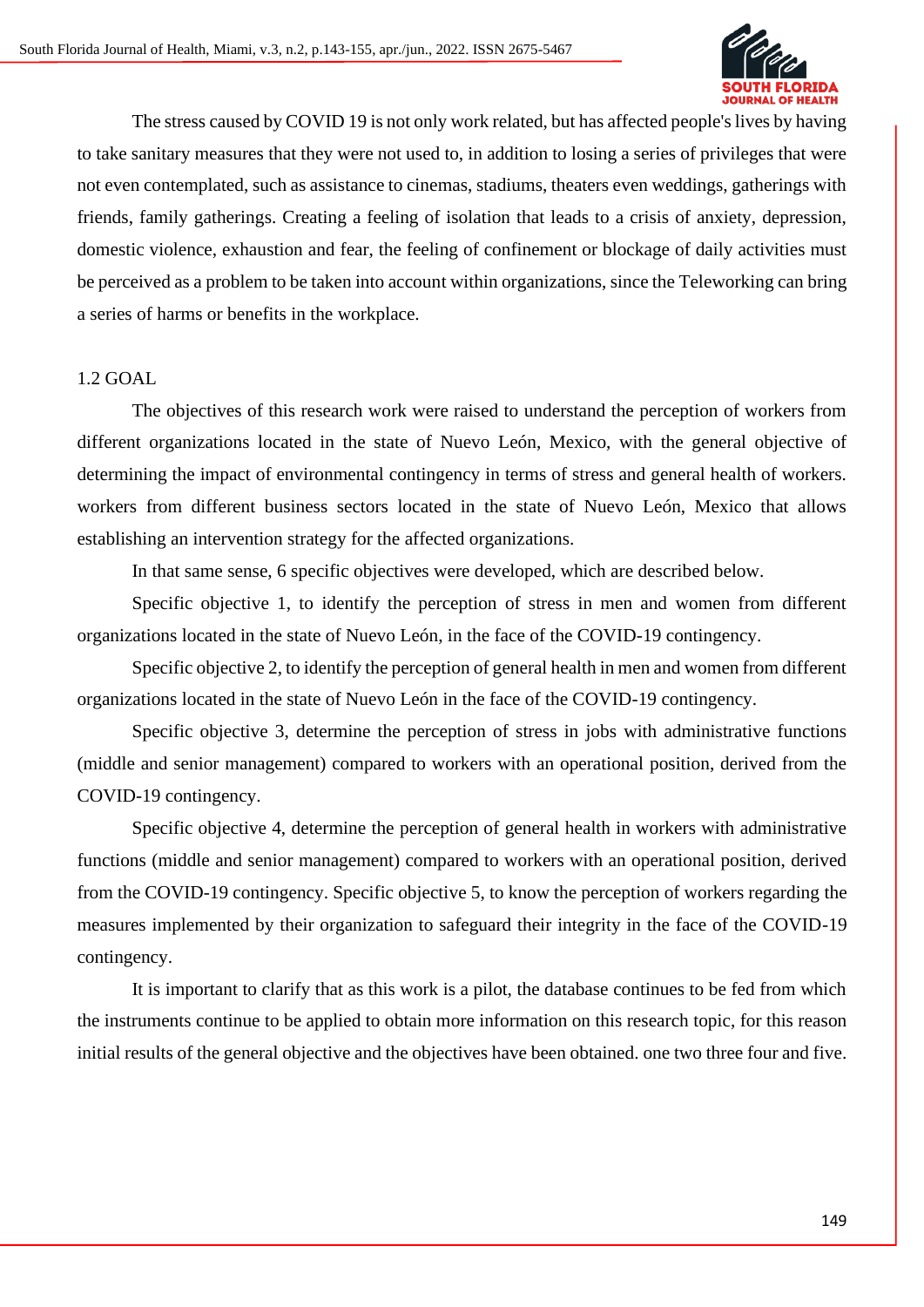

#### **2 METHOD**

#### 2.1 PARTICIPANTS

In this sample, the instruments were applied to 97 participants, of which 62 are female, and 35 male, with an average age of 27 years and the different lines of the organizations are: automotive, construction, information technology. information and maquiladora.

#### 2.2 INSTRUMENTS

For this research, the following instruments were applied, Perceived Stress Scale, which is one of the most used and measures people's perception of life situations as stressful, this scale has been adapted to Mexican culture by González and Landero , its approximate application time is 8 -10 minutes, it is made up of 14 items, of which they are questions about the levels of stress experienced in the last month, its type of answers is five Likert-type options, where 0 is (never ), up to 4 (very often, items 4, 5, 6, 7, 9, 10 and 13 have an inverse score.

The second instrument used is the General Health Questionnaire whose author is David Goldberg, which helps us to evaluate self-perceived health, that is, the evaluation made by the individual of their general state of well-being, especially with regard to the presence of certain emotional states, is answered using a Likert-type scale from 0 to 3 points, in which the total score was calculated by adding the scores obtained in all the statements of the scale (as the scores increase, the level of health decreases mental). (Garcia, 1999, p. 89).

# 2.3 ANALYSIS OF DATA

A database was created with the responses provided by the workers, said database was subjected to analysis using the statistical package SPSS Statistics 25, this to obtain the internal consistency  $\alpha$ = .85, descriptive analysis and cross tables to determine relationships between variables.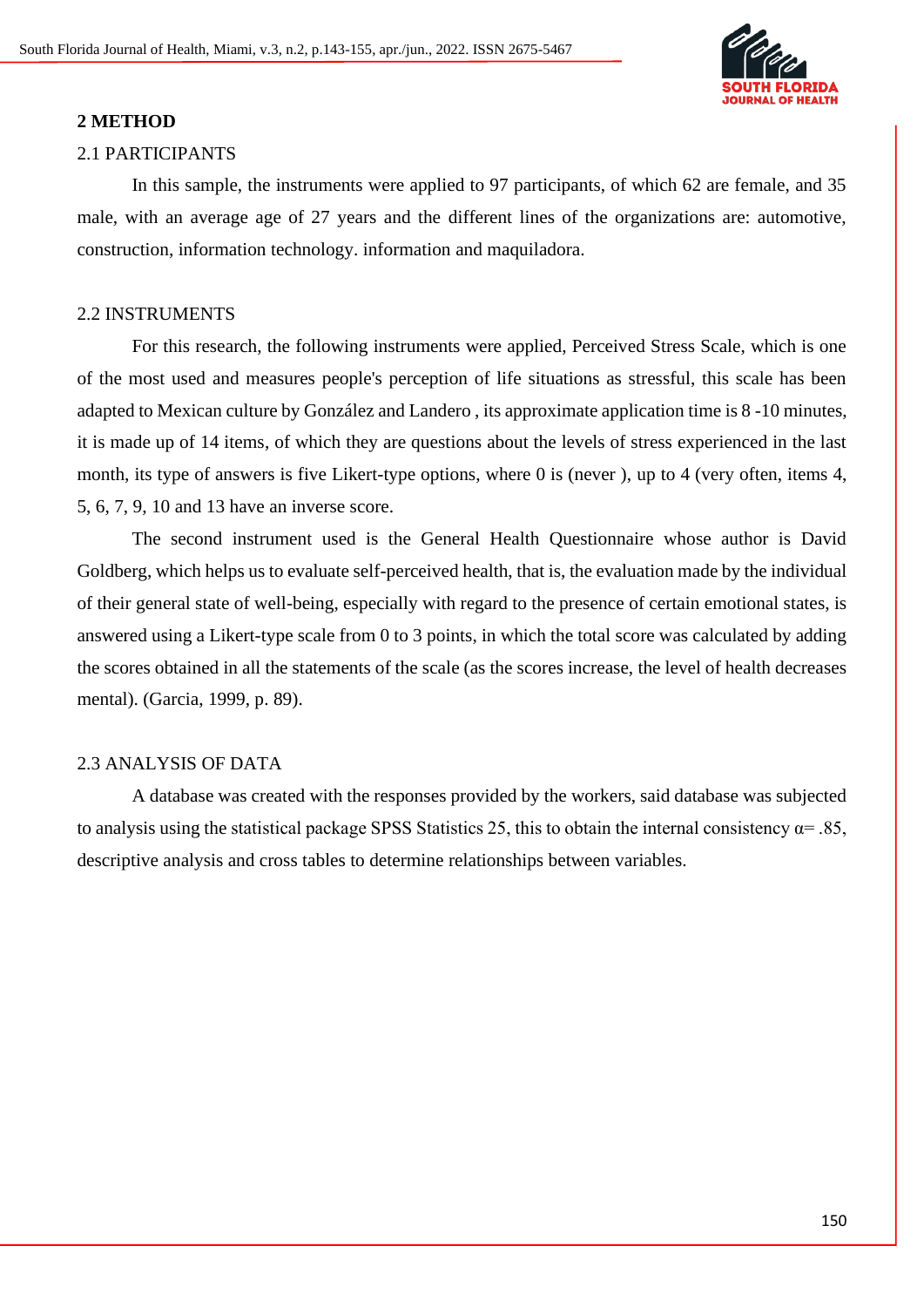

# **3 RESULTS**

The results found in this first part of the investigation were the following.



General objective, Determine the impact of the environmental contingency in terms of stress and general health of workers in different business sectors located in the state of Nuevo León, Mexico that allows establishing an intervention strategy for the affected organizations. As can be seen in graph 1, of the total population, at least 57% of the general population report having felt stress. On the other hand, of the total population, at least 44% have perceived factors or symptoms that affect their general health to some degree.



Specific objective1. To identify the perception of stress in men and women from different organizations located in the state of Nuevo León, in the face of the COVID-19 contingency. As can be seen in the graph, of the total population, 18% of men report having felt stress. On the other hand, of the total population, 39% of women report having felt stress.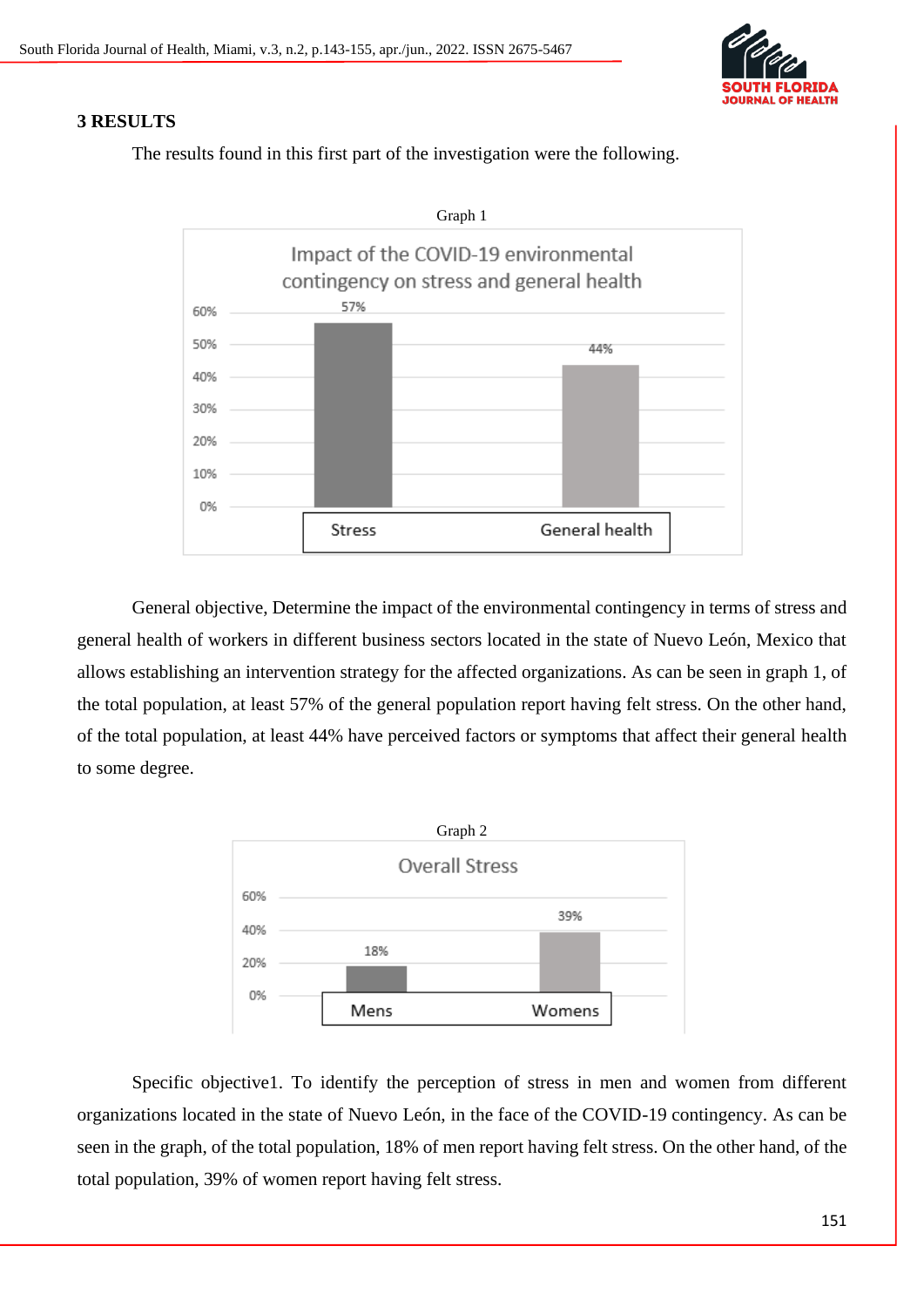



Graph 3. Specific objective 2. Identify the perception of general health in men and women from different organizations located in the state of Nuevo León in the face of the COVID-19 contingency. As can be seen in the graph, of the total population, 13% of men have perceived factors or symptoms that affect their mental health to some degree. On the other hand, of the total population, 31% of women report the same case.



Specific Objective 3. Determine the perception of stress in workers with administrative functions (middle and senior management) compared to workers with an operational position, derived from the COVID-19 contingency. As can be seen in the graph, of the total population, 31% of people with an administrative position report having felt stress. On the other hand, of the total population, 26% of people with an operational position report having felt stress.

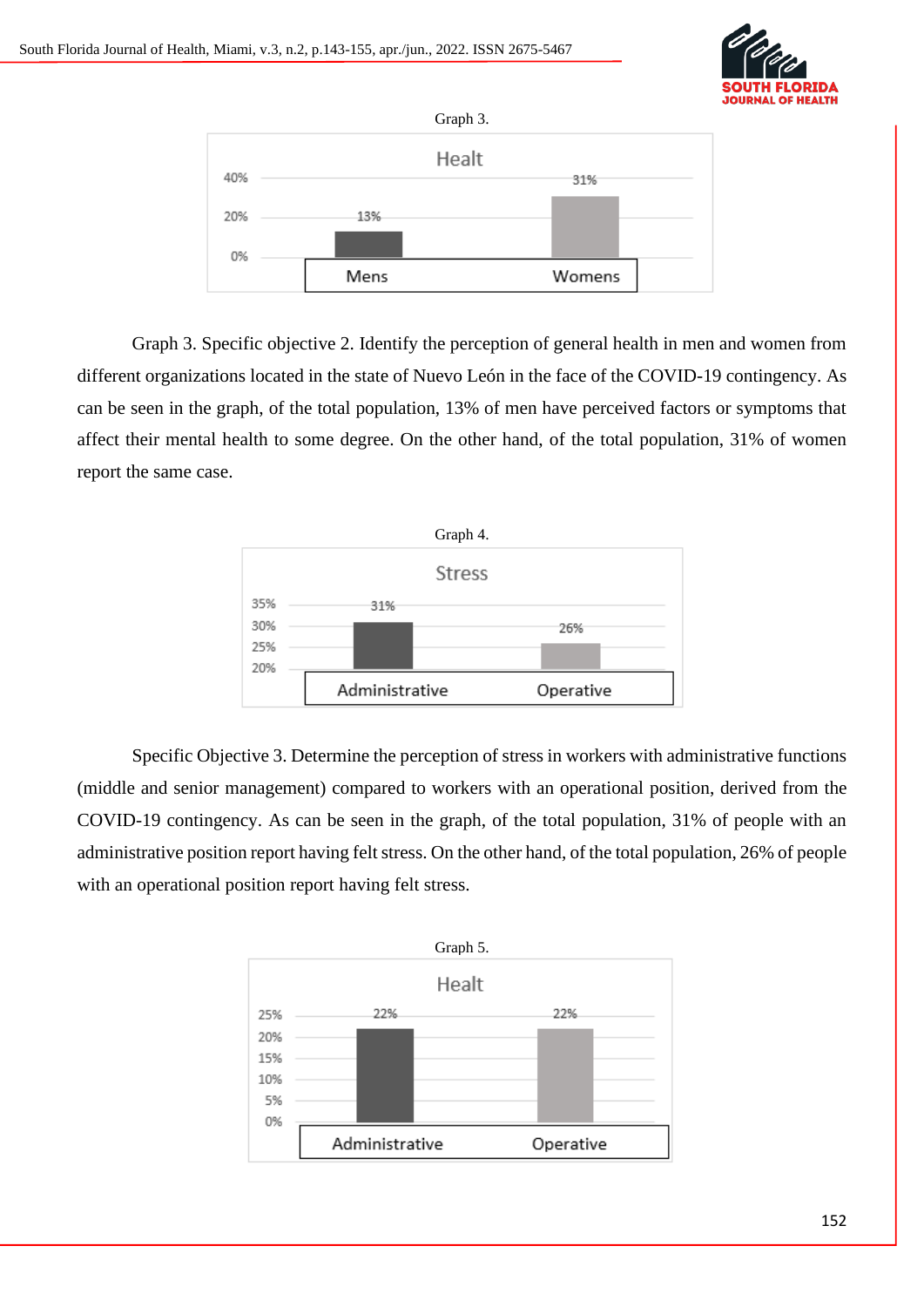

Specific objective 4, Determine the perception of general health in workers with administrative functions (middle and senior management) compared to workers with an operational position, derived from the COVID-19 contingency. As can be seen in graph 5, of the total population, 22% of people with an administrative position have perceived factors or symptoms that affect their mental health to some degree. Similarly, of the total population, 22% of people with an operational position report the same case.



Specific objective 5. Identify the measures implemented to safeguard the integrity of workers in the face of the COVID-19 contingency. As can be seen in graph 6, of the total population, 39% of people work with a mixed modality (home and company), another 39% attend the organization, and 19% of people only work from home. On the other hand, graph 7 shows that 57% of people travel in their own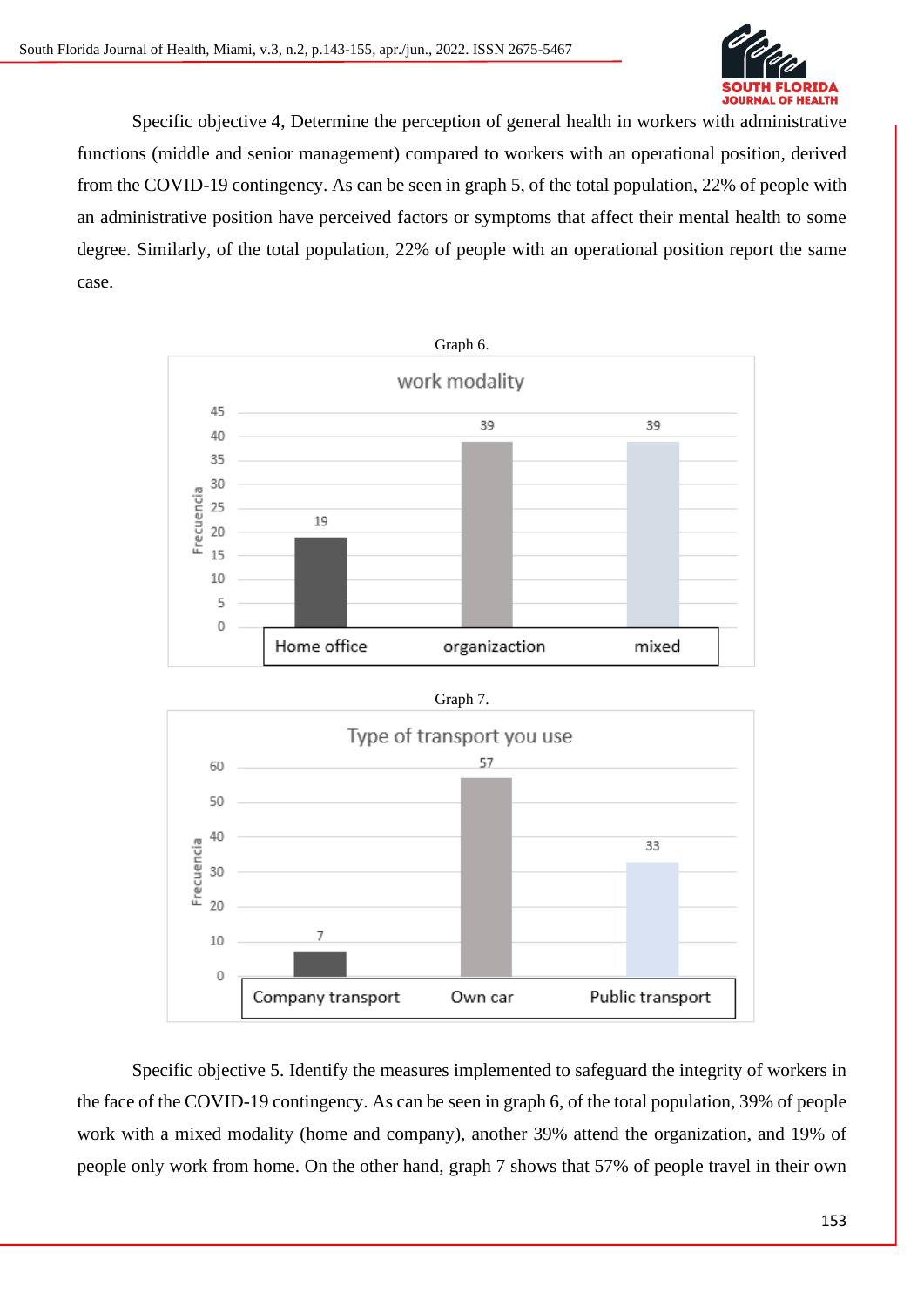

car, 33% of people prefer to travel by public transport and only 7% of the population travels by company transport. .

# **4 CONCLUSIONS**

The study shows the importance of identifying and knowing what is the perception that the worker has in the face of the current situation in the pandemic. That said, various factors, including company decisions, affect the person in various ways, from aspects such as the way in which the work modality will be carried out depending on the position, to the most extreme such as dismissal. Therefore, it is necessary for organizations to implement certain types of measures for the well-being of the worker. In general terms, it can be concluded that in the face of the contingency of the pandemic, women perceive themselves to be more affected in their general health and stress, unlike men. Likewise, there are no significant differences due to the type of work performed, that is, administrative and operational personnel perceive their effect on general health and stress in a very similar way.

In conclusion, this study responds to numerous current needs in the labor field by making the following contributions: a) Identification of factors that impact the well-being of the worker within organizations in the Mexican population; b) Prevalence data on the perception of stress and health in workers; c) Greater involvement of working women in the face of stress symptoms.